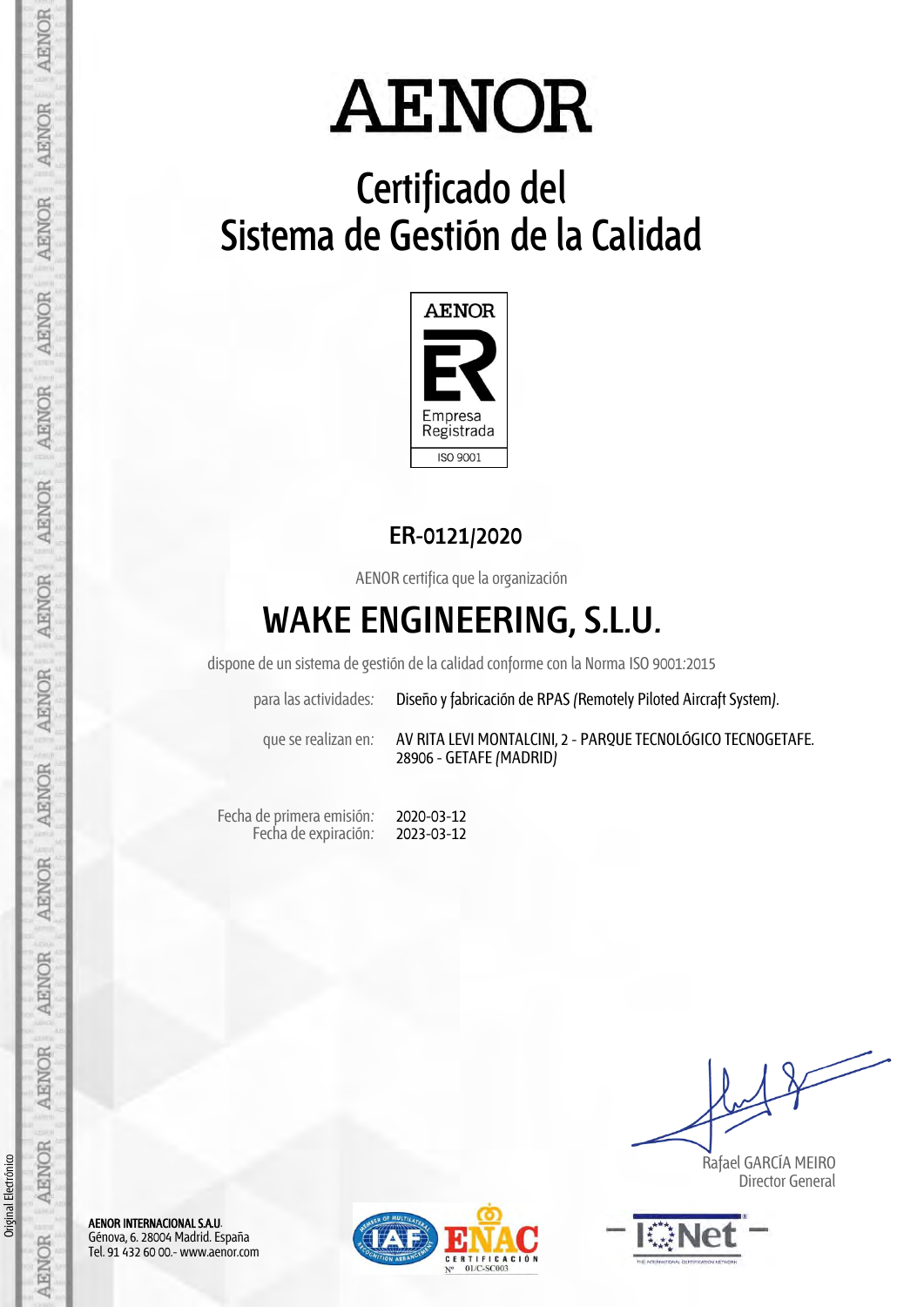| President of <b>IQNet</b> | Chief Executive Officer |  |
|---------------------------|-------------------------|--|
|                           | IONet Partners*:        |  |

AENOR *Spain* AFNOR Certification *France* APCER *Portugal* CCC *Cyprus* CISQ *Italy* CQC *China* CQM *China* CQS *Czech Republic* Cro Cert *Croatia* DQS Holding GmbH *Germany* EAGLE Certification Group *USA* FCAV *Brazil* FONDONORMA *Venezuela* ICONTEC *Colombia* Inspecta Sertifiointi Oy *Finland* INTECO *Costa Rica* IRAM *Argentina* JQA *Japan* KFQ *Korea* MIRTEC *Greece* MSZT *Hungary* Nemko AS *Norway* NSAI *Ireland NYCE-*SIGE *México* PCBC *Poland* Quality Austria *Austria* RR *Russia* SII *Israel* SIQ *Slovenia*  SIRIM QAS International *Malaysia* SQS *Switzerland* SRAC *Romania* TEST St Petersburg *Russia* TSE *Turkey* YUQS *Serbia*

\* The list of IQNet partners is valid at the time of issue of this certificate. Updated information is available under www.iqnet-certification.com

# *CERTIFICATE*

*AENOR has issued an IQNet recognized certificate that the organization:* 

### *WAKE ENGINEERING, S.L.U.*

*AV RITA LEVI MONTALCINI, 2 - PARQUE TECNOLÓGICO TECNOGETAFE. 28906 - GETAFE (MADRID)*

*has implemented and maintains a* 

#### *Quality Management System*

*for the following scope:* 

*Design and fabrication of RPAS (Remotely Piloted Aircraft System).* 

*which fulfills the requirements of the following standard* 

#### *ISO 9001:2015*

*First issued on: 2020-03-12 Validity date: 2023-03-12*

This attestation is directly linked to the IQNet Partner's original certificate and shall not be used as a stand*alone document* 

### *Registration Number: ES-0121/2020* **a**



*Alex Stoichitoiu President of IQNet*

*Rafael GARCÍA MEIRO*



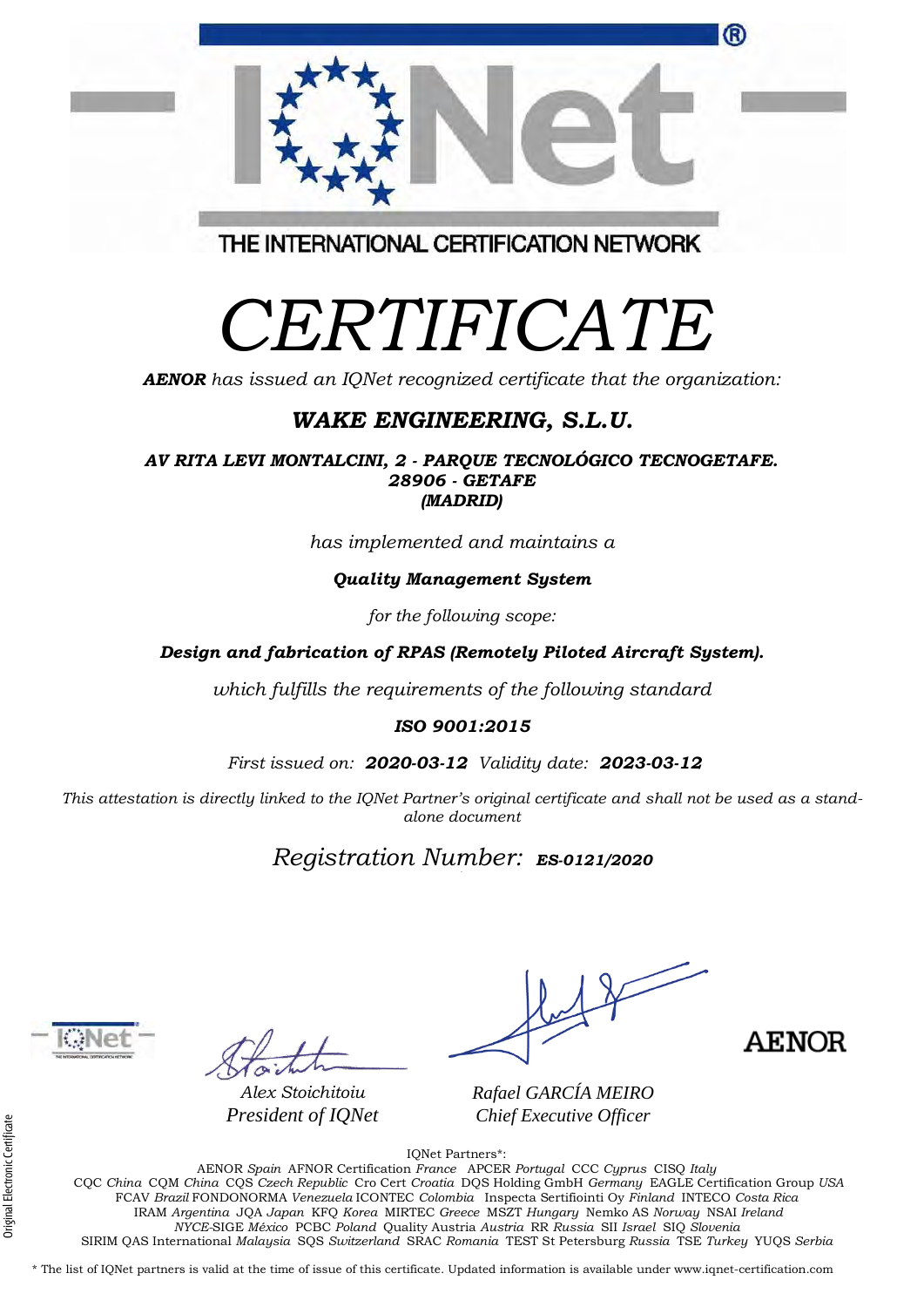

# **Certificación esquema ICOP "Industry Controlled Other Party"**



#### **OP-0006/2020**

AENOR certifica que la organización

### **WAKE ENGINEERING, S.L.U.**

dispone de un sistema de gestión de la calidad conforme con la Norma UNE-EN 9100:2018 ,con estructura de certificación:

#### SINGLE

La auditoría fue realizada de acuerdo con los requisitos del esquema de Certificación de los Sistemas de Calidad de los Suministradores Aeroespaciales basado en la norma EN 9104-001:2013. Esta organización dispone de un certificado UNE EN ISO 9001:2015 ER-0121/2020. El presente Certificado es válido mientras la organización se mantenga aprobada por TEDAE y se encuentre en la base de datos OASIS.

para las actividades: Diseño y fabricación de RPAS (Remotely Piloted Aircraft System).

que se realizan en: AV RITA LEVI MONTALCINI, 2 - PARQUE TECNOLÓGICO TECNOGETAFE. 28906 - GETAFE (MADRID)

Fecha de primera emisión: Fecha de expiración: 2020-03-12 2023-03-11

 Rafael GARCÍA MEIRO Director General



AENOR INTERNACIONAL S.A.U. Génova, 6. 28004 Madrid. España Tel. 91 432 60 00.- www.aenor.com



Original Electrónico